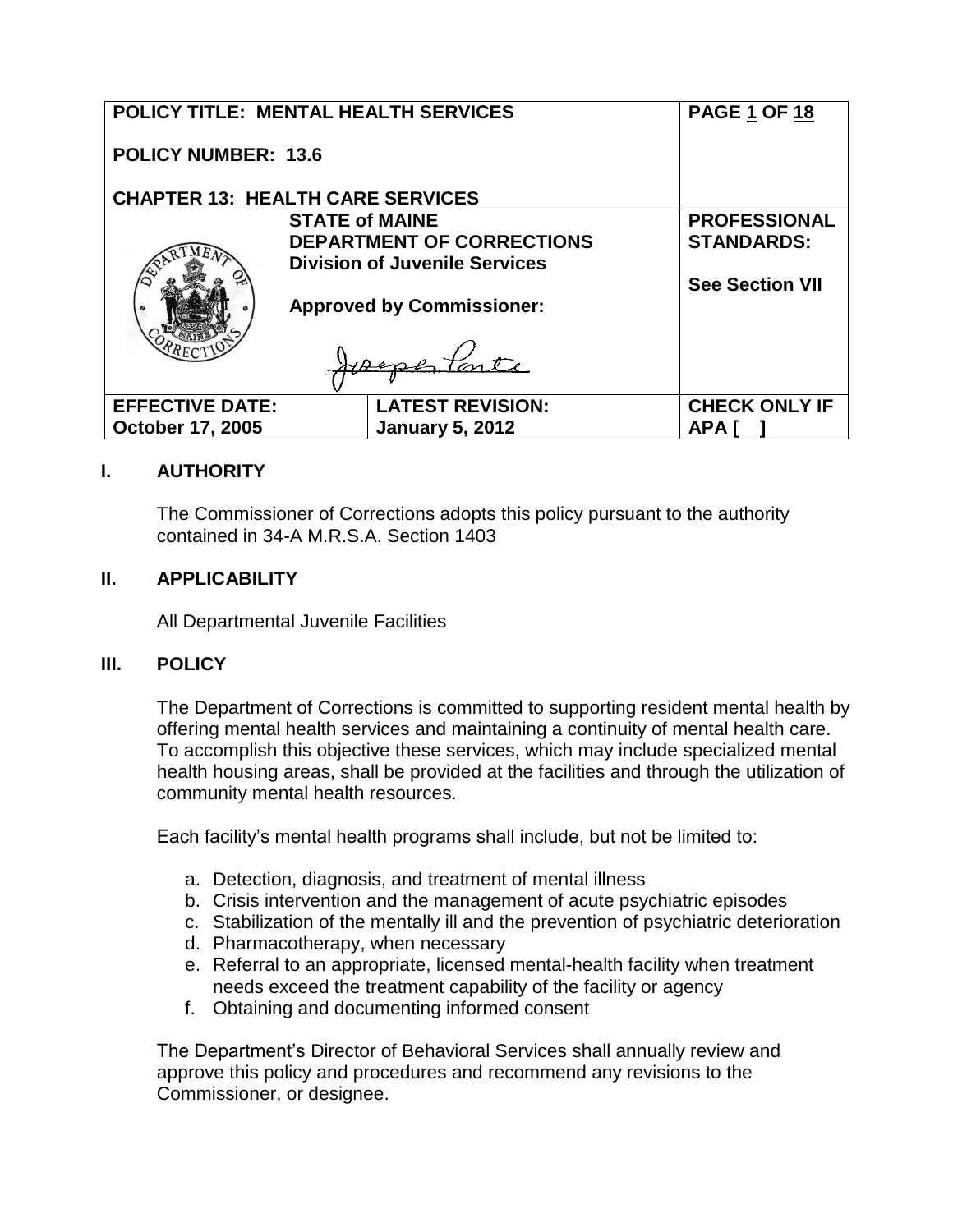## **IV. CONTENTS**

| Procedure A: | <b>Mental Health Diagnostic Services</b>                         |
|--------------|------------------------------------------------------------------|
| Procedure B: | Non-Emergency Mental Health Services                             |
| Procedure C: | <b>Emergency Mental Health Services</b>                          |
| Procedure D: | Mental Health Hospitalization and Residential Treatment Services |
| Procedure E: | <b>Continuity of Mental Health Care</b>                          |
| Procedure F: | <b>Chronic Care Clinic-Mental Health</b>                         |
| Procedure G: | <b>Special Needs</b>                                             |
| Procedure H: | <b>Observation Status</b>                                        |
| Procedure I: | <b>Mental Health Therapeutic Restraints</b>                      |
| Procedure J: | <b>Mental Health Therapeutic Seclusion</b>                       |
| Procedure K: | Clinic Space, Equipment and Supplies                             |
| Procedure L: | <b>Mental Health Records</b>                                     |
| Procedure M: | <b>Mental Health Research</b>                                    |
| Procedure N: | Mental Health Confidentiality and Limits                         |

## **V. ATTACHMENTS**

| Attachment A: Mental Health Assessment/Appraisal                      |
|-----------------------------------------------------------------------|
| <b>Attachment B: Initial Psychiatric Evaluation</b>                   |
| Attachment C: Psychiatric Follow-Up                                   |
| Attachment D: Mental Health Services Treatment Discharge Summary Form |
| <b>Attachment E: Therapeutic Restraint Sheet</b>                      |
| Attachment F: Mental Health Confidentiality and Limits                |
|                                                                       |

# **VI PROCEDURES**

#### **Procedure A: Mental Health Diagnostic Services**

- 1. An admission mental health screening (See Policy 13.4, Attachment A, Admission Health Screening & Addendum) shall be performed by health care staff who are trained to perform the screening, during the resident's intake into the facility. If the screening indicates that a resident may be in need of mental health services, a referral shall be made to mental health care staff. At a minimum, the mental health screening shall include the following:
	- a. Inquiry into history of self-injurious and/or suicidal behavior
	- b. Inquiry into history of inpatient and outpatient psychiatric treatment
	- c. Inquiry into history of alcohol and other drug use
	- d. Inquiry into history of treatment for alcohol and other drug use

| <b>POLICY NUMBER/TITLE</b>         | <b>CHAPTER NUMBER/TITLE</b>     | <b>PAGE NUMBER</b>                     |
|------------------------------------|---------------------------------|----------------------------------------|
| <b>13.6 Mental Health Services</b> | <b>13. Health Care Services</b> | $\overline{ }$ Page 2 of 18<br>1/5/12R |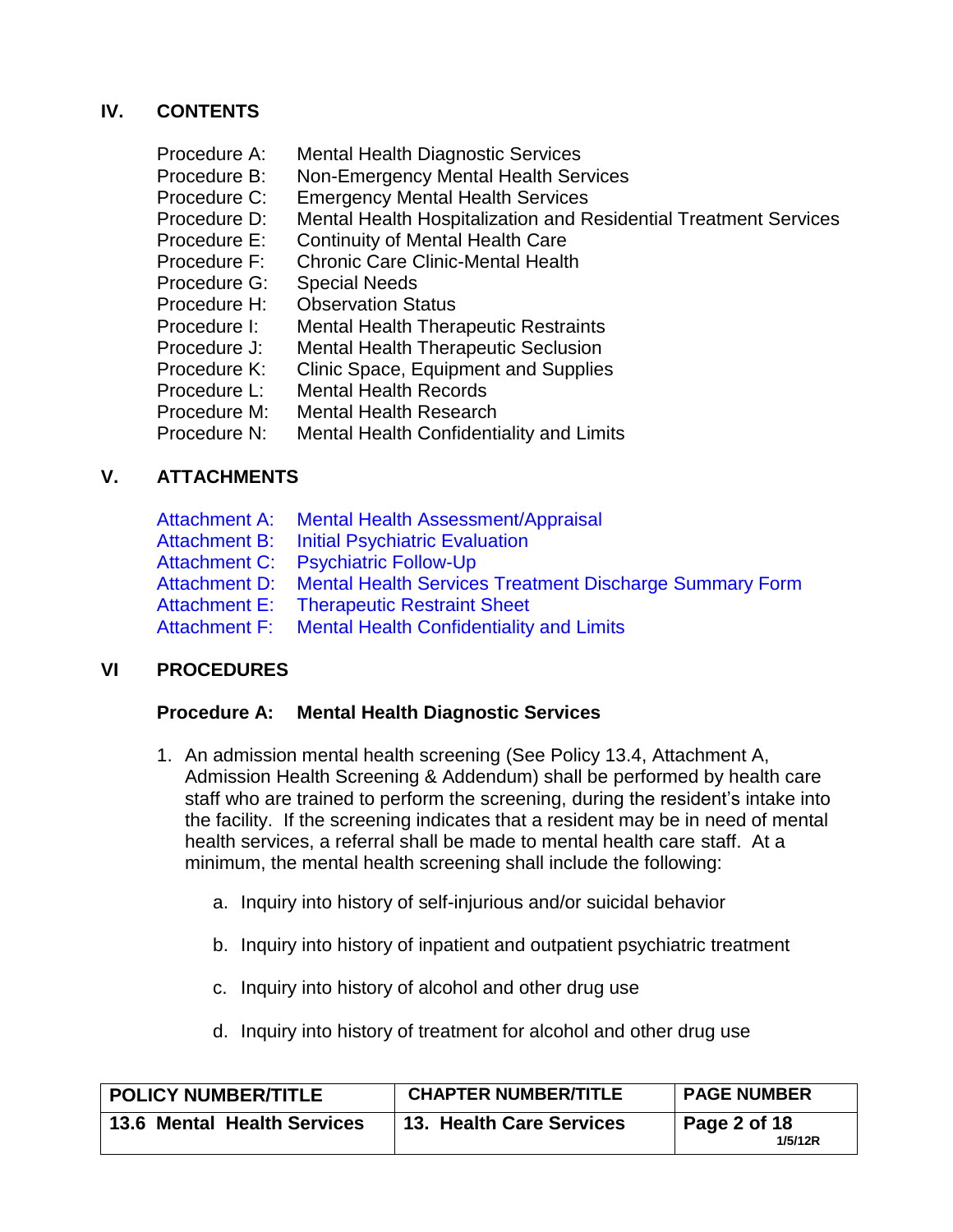- e. Inquiry into current suicidal ideation
- f. Inquiry into current mental health complaint
- g. Inquiry into current treatment for mental health problems
- h. Inquiry into current prescribed psychotropic medication
- i. Observation of general appearance and behavior
- j. Observation of evidence of abuse or trauma
- k. Observation of current symptoms of psychosis, depression, anxiety, and/or aggression
- l. Recommendations regarding the resident's clearance for housing unit, housing unit with referral to mental health care service, or referral to mental health care services for emergency intervention.
- 2. Each resident shall receive a mental health assessment (See Attachment A, Mental Health Assessment/Appraisal) performed by mental health care staff within fourteen (14) days of intake into the facility. If the assessment indicates that a resident is suffering from serious mental illness, an immediate referral for a comprehensive individual mental health evaluation shall be made and prior mental health records not previously requested shall be requested, as appropriate. Staff performing the assessment shall ensure the provision of mental health care as deemed necessary based on presenting symptoms. At a minimum, the mental health assessment shall include the following:
	- a. Review of available records of inpatient and outpatient mental health, and alcohol and other drug treatment;
	- b. Inquiry into prior mental health and alcohol and other drug treatment;
	- c. Inquiry into history of emotional, physical, and sexual abuse;
	- d. Inquiry into educational history;
	- e. Assessment of current mental status;
	- f. Assessment of current suicidal and self-injury potential;
	- g. Assessment of violence potential;
	- h. Assessment of alcohol and other drug abuse and/or addiction;

| <b>POLICY NUMBER/TITLE</b>  | <b>CHAPTER NUMBER/TITLE</b> | <b>PAGE NUMBER</b>                     |
|-----------------------------|-----------------------------|----------------------------------------|
| 13.6 Mental Health Services | 13. Health Care Services    | $\overline{ }$ Page 3 of 18<br>1/5/12R |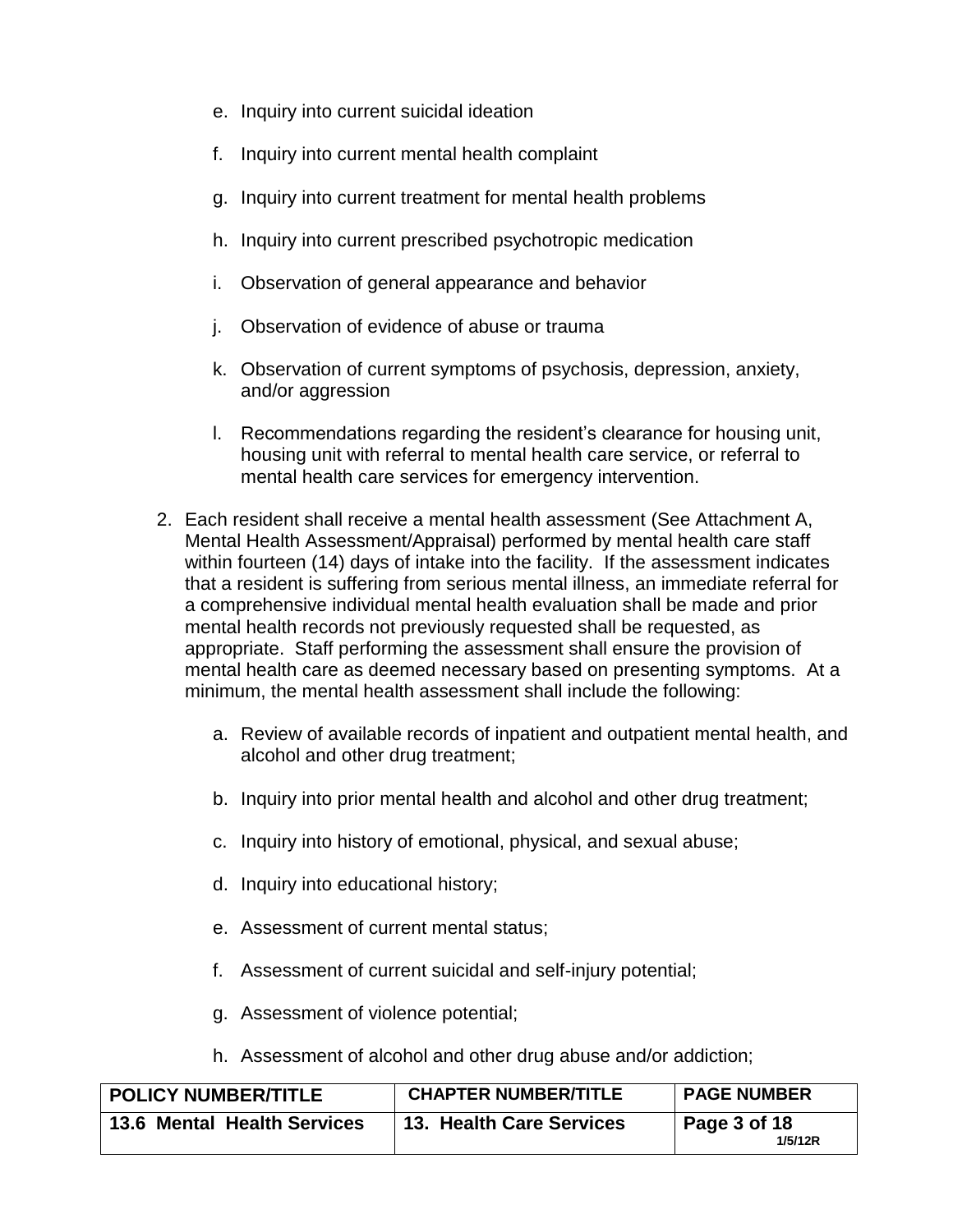- i. Use of additional assessment tools or referral for a mental health evaluation, as indicated based on need as determined by the mental health authority or provider;
- j. Referral for treatment, as indicated; and
- k. Recommendations concerning housing and program participation.
- 3. Residents shall have access to other mental health diagnostic services either on-site or in the community (e.g. cognitive, personality, neuropsychological assessments) as determined necessary by the physician, psychiatrist, or psychologist.
- 4. Each facility shall maintain a current list of the types of mental health diagnostic services that are available and whether they are available on-site or in the community.
- 5. All diagnostic mental health testing materials located at the facility shall be maintained and used in accordance with professional standards. Instructions for the use of any testing materials shall be maintained.
- 6. When diagnostic mental health testing is determined necessary, the required test shall be performed at the next possible opportunity if being done on-site or an appointment in the community shall be arranged in a timely manner.
- 7. When mental health care staff who are not medically licensed believe a diagnostic medical service is necessary, the request shall be made, in writing, to appropriate medical staff and shall be included in the resident's health care record. The request shall be reviewed by the physician, physician assistant or nurse practitioner in a timely manner. A notation shall be made in the resident's health care record indicating the results of the review. The results of the review shall be reported back to the mental health care staff that made the request.
- 8. Residents referred for a mental health evaluation or mental health treatment shall receive a comprehensive evaluation by a psychiatrist, or psychologist. The evaluation is to be completed within thirty (30) days of the referral request date (See Attachment B, Initial Psychiatric Evaluation). At a minimum, the comprehensive evaluation shall include:
	- a. Review of mental health screening and appraisal data
	- b. Review of the resident's mental health history
	- c. Direct observations of behavior

| <b>POLICY NUMBER/TITLE</b>  | <b>CHAPTER NUMBER/TITLE</b> | <b>PAGE NUMBER</b>                     |
|-----------------------------|-----------------------------|----------------------------------------|
| 13.6 Mental Health Services | 13. Health Care Services    | $\overline{ }$ Page 4 of 18<br>1/5/12R |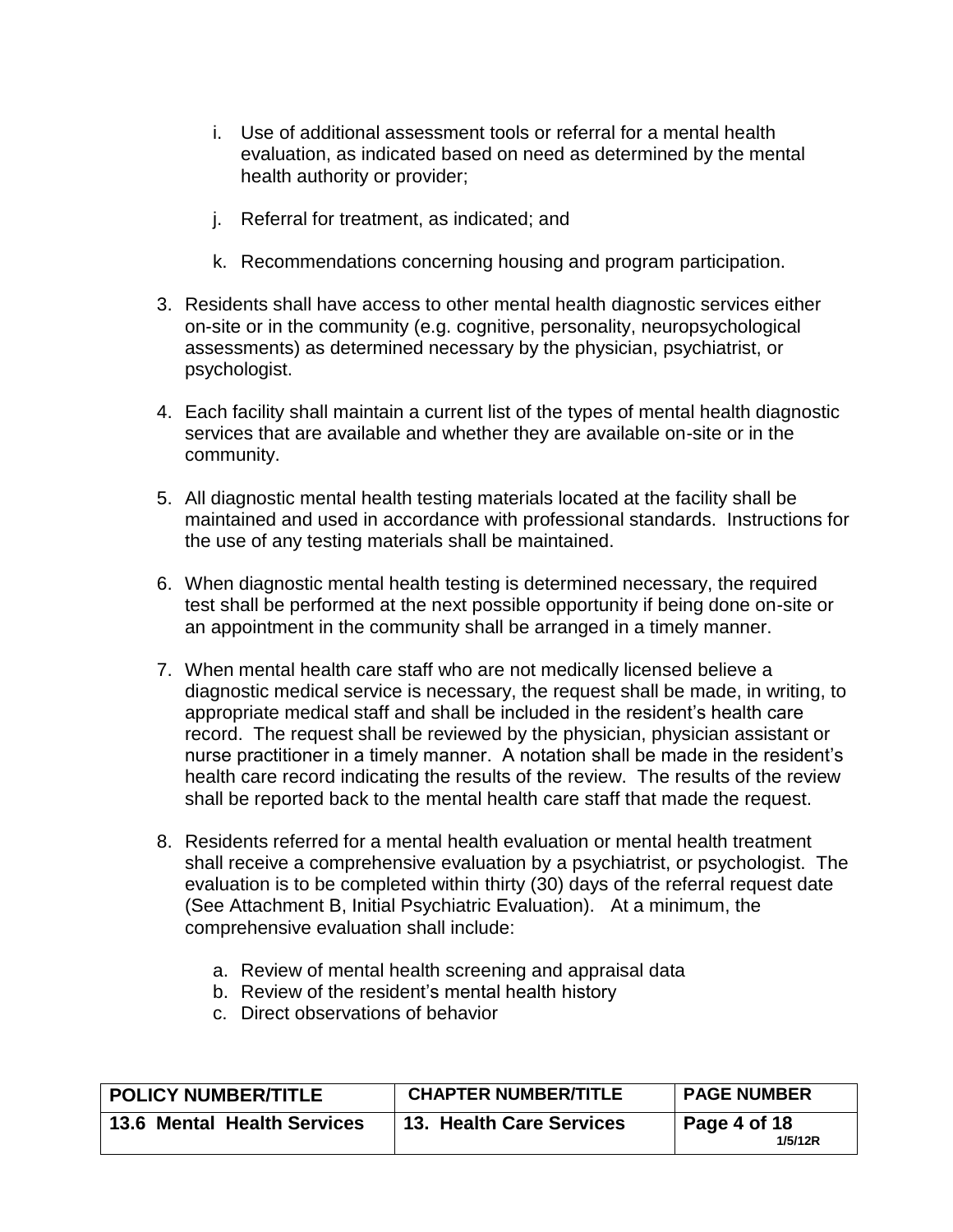- d. Collection and review of additional data from individual diagnostic interviews and tests, as appropriate, assessing personality, intellect, and/or coping abilities, and
- e. Recommendations for treatment with appropriate referral to include transfer to a specialized unit or appropriate mental health facility when the resident's psychiatric needs exceed the treatment capability of the facility or agency.
- 9. Results of all mental health diagnostic services shall be filed in the resident's health care record.
- 10. When diagnostic services are scheduled to be done in the community, the resident shall be informed that the required test has been scheduled but shall not be told when or where it shall take place, due to security reasons.
- 11. When diagnostic procedures are scheduled to be done in the community, designated security staff shall be notified by health care staff of the time and place so that security staff can arrange transport. Notification shall be given as soon as possible and, in a non-emergency, at least twenty-four (24) hours in advance.
- 12. The health care staff shall provide the transport staff with the Consultation Request form to be completed by the community provider. The completed form shall be returned by the transport staff to the health care department immediately upon return to the facility. The completed form shall be reviewed and filed by appropriate health care staff.
- 13. The physician, psychiatrist or psychologist shall review, date, and sign all mental health diagnostic test results and shall make a notation of the review in the health care record. Appropriate health care staff shall review with the resident in a timely manner the diagnostic test results.
- 14. Reports of results of all mental health diagnostic services shall be filed in the resident's health care record.

## **Procedure B: Non-Emergency Mental Health Services**

- 1. Non-emergency mental health services for residents shall consist of the following:
	- a. All residents shall have access to all non-emergency mental health services through the use of a Sick Call Slip. Sick Call Slips requesting mental health services shall be forwarded to mental health staff. These forms shall be readily available to all residents.

| <b>POLICY NUMBER/TITLE</b>         | <b>CHAPTER NUMBER/TITLE</b> | <b>PAGE NUMBER</b>      |
|------------------------------------|-----------------------------|-------------------------|
| <b>13.6 Mental Health Services</b> | 13. Health Care Services    | Page 5 of 18<br>1/5/12R |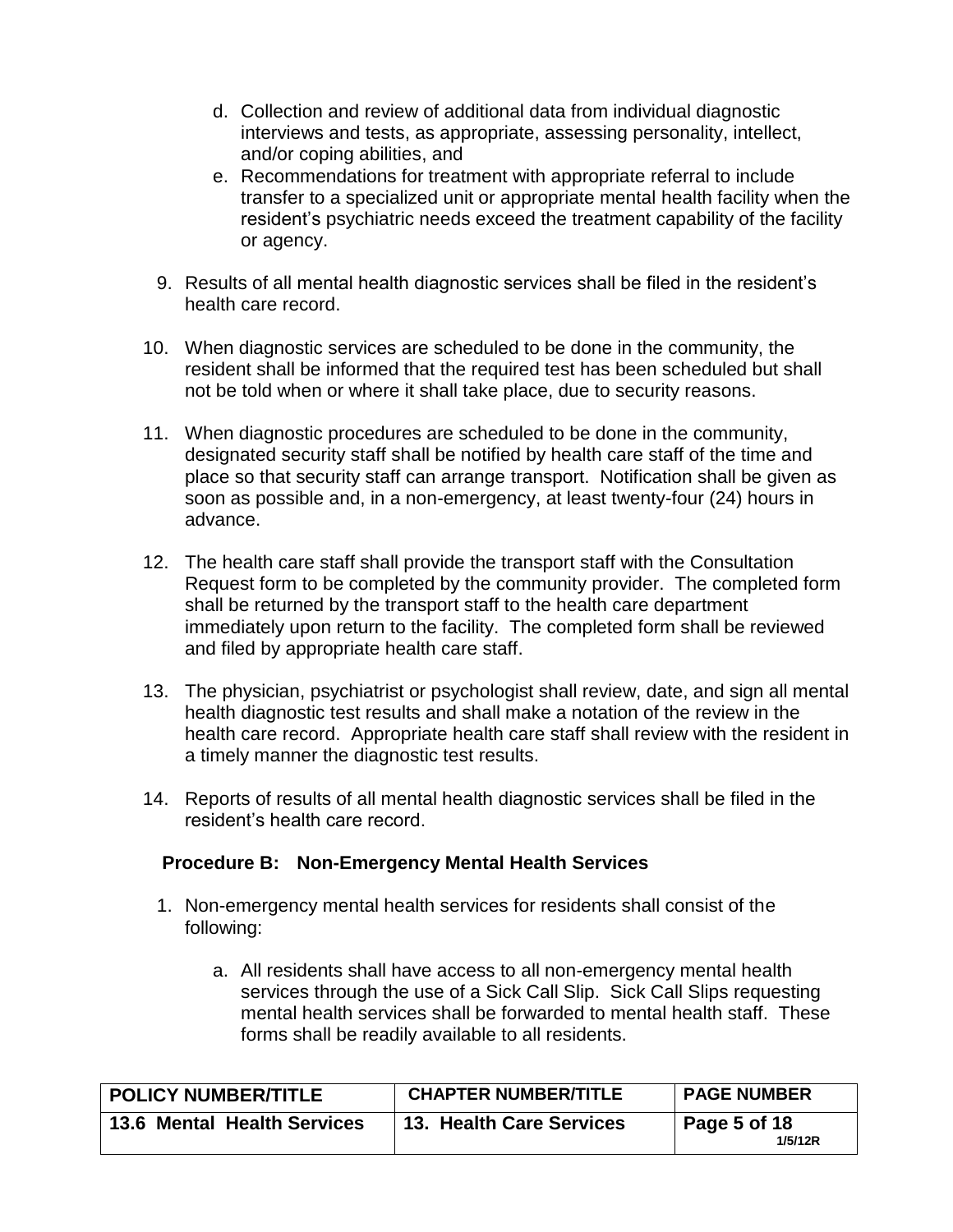- b. All non-emergency mental health requests shall be reviewed by mental health care staff within twenty-four (24) hours of receipt (72 hours on weekends). Follow-up services shall be initiated within one (1) week. (See Attachment C, Psychiatric Follow-Up)
- c. All staff may initiate a non-emergency mental health referral for residents whom they believe are in need of mental health assessment. When medical health care staff refer a resident for assessment, the mental health care staff shall inform the medical department that the assessment has been completed.

#### **Procedure C: Emergency Mental Health Services**

1. Emergency mental health services shall be provided in accordance with Policy 13.3, Procedure E.

#### **Procedure D: Mental Health Hospitalization and Residential Treatment Services**

- 1. Involuntary admissions may only be made to Spring Harbor Hospital, Acadia Hospital, or other non-state psychiatric hospital.
	- a. The health care staff making the recommendation for hospitalization is responsible to contact the Chief Administrative Officer, or designee, and the Department's Director of Behavioral Health Services, or other designee of the Commissioner (or the Commissioner), prior to contacting the hospital.
	- b. The Chief Administrative Officer, or designee, in consultation with the Director of Behavioral Services, or other designee of the Commissioner (or the Commissioner), shall make the final determination as to whether or not the resident will be referred for hospitalization.
	- c. A referral for involuntary hospitalization shall only be made when a mentally ill resident poses a likelihood of serious harm due to being a danger to self or others or being unable to care for self because of mental illness and only when available Departmental intervention resources are unable to manage and/or treat the individual.
	- d. If a referral for involuntary hospitalization is to be made, the Director of Behavioral Services, or designee, shall contact the appropriate authority at the hospital, who shall be briefed about the resident and the intended referral.

| <b>POLICY NUMBER/TITLE</b>         | <b>CHAPTER NUMBER/TITLE</b> | <b>PAGE NUMBER</b>      |
|------------------------------------|-----------------------------|-------------------------|
| <b>13.6 Mental Health Services</b> | 13. Health Care Services    | Page 6 of 18<br>1/5/12R |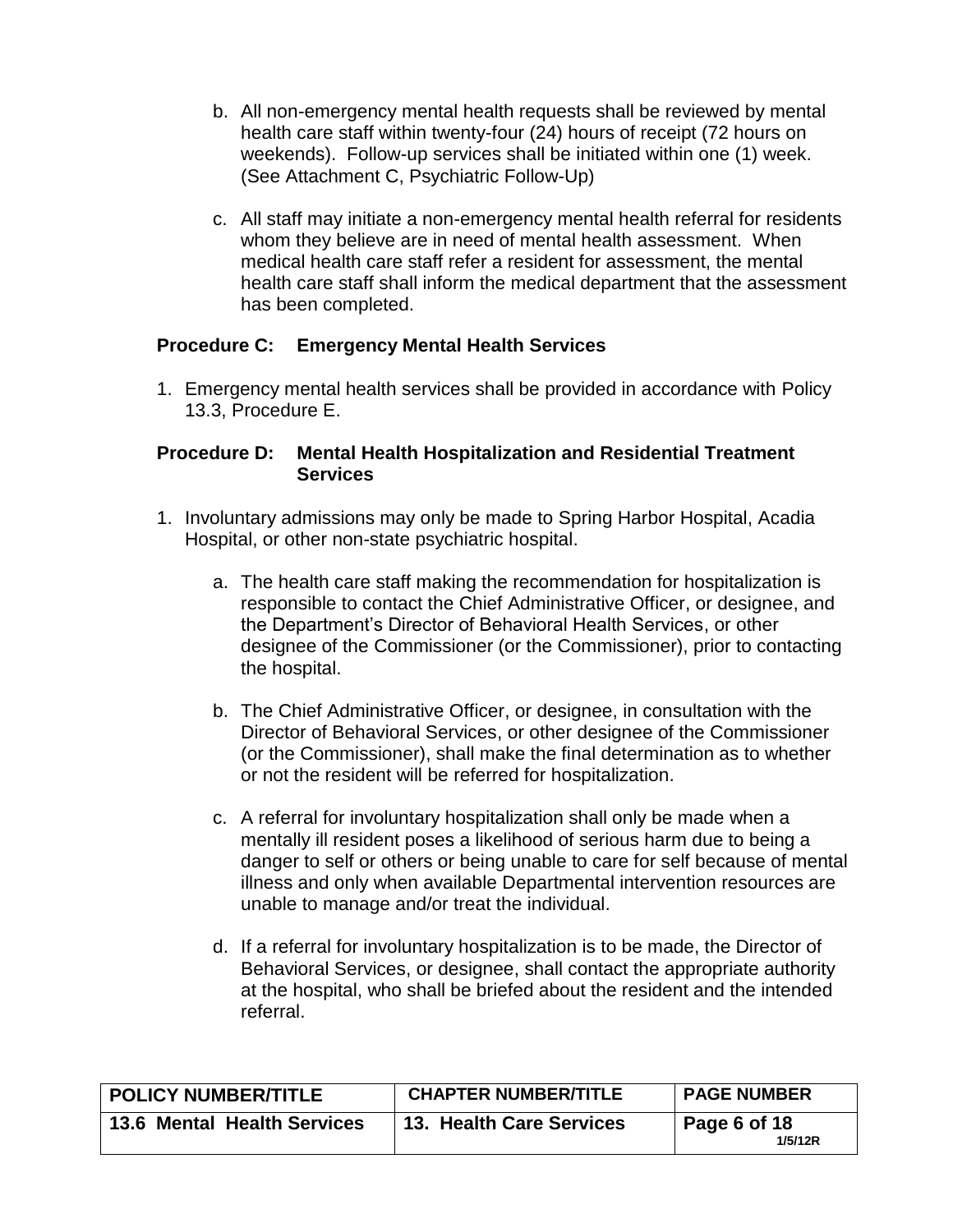- e. If a referral for involuntary hospitalization is to be made, the facility Chief Administrative Officer, or designee, shall, with the certification by a duly licensed healthcare examiner (MD/PhD/PA/NP/RN,CS/DO), apply for involuntary hospitalization using the current emergency involuntary admission form ("Blue Paper").
- f. If the transfer is authorized by a Maine Judicial Officer, the sending Departmental facility shall contact the hospital to notify the hospital when the resident is expected to arrive. The initiating Departmental facility is responsible for providing transportation of the resident to the designated hospital.
- g. The signed original of the application must be presented to the admissions staff at the hospital upon arrival at the hospital. A copy of the application shall be placed in the resident's health care record and Administrative Record.
- h. The Department is not required to provide security for the resident while at the hospital.
- 2. Voluntary admissions may only be made to Spring Harbor Hospital, Acadia Hospital, or other non-state psychiatric hospital or licensed residential care facility providing a mental health treatment program.
	- a. The health care staff making the recommendation for admission is responsible to contact the Chief Administrative Officer, or designee, and the Department's Director of Behavioral Health Services, or other designee of the Commissioner (or the Commissioner), prior to contacting the hospital or residential care facility.
	- b. The Chief Administrative Officer, or designee, in consultation with the Director of Behavioral Services, or other designee of the Commissioner (or the Commissioner), shall make the final determination as to whether or not the resident will be referred for admission.
	- c. A referral for voluntary admission may be made when, in the judgment of the Chief Administrative Officer, it is in the best interest of the resident.
	- d. If a referral for voluntary admission is to be made, the Director of Behavioral Services, or designee, shall contact the appropriate authority at the hospital or residential care facility, who shall be briefed about the resident and the intended referral.

| <b>POLICY NUMBER/TITLE</b>         | <b>CHAPTER NUMBER/TITLE</b> | <b>PAGE NUMBER</b>      |
|------------------------------------|-----------------------------|-------------------------|
| <b>13.6 Mental Health Services</b> | 13. Health Care Services    | Page 7 of 18<br>1/5/12R |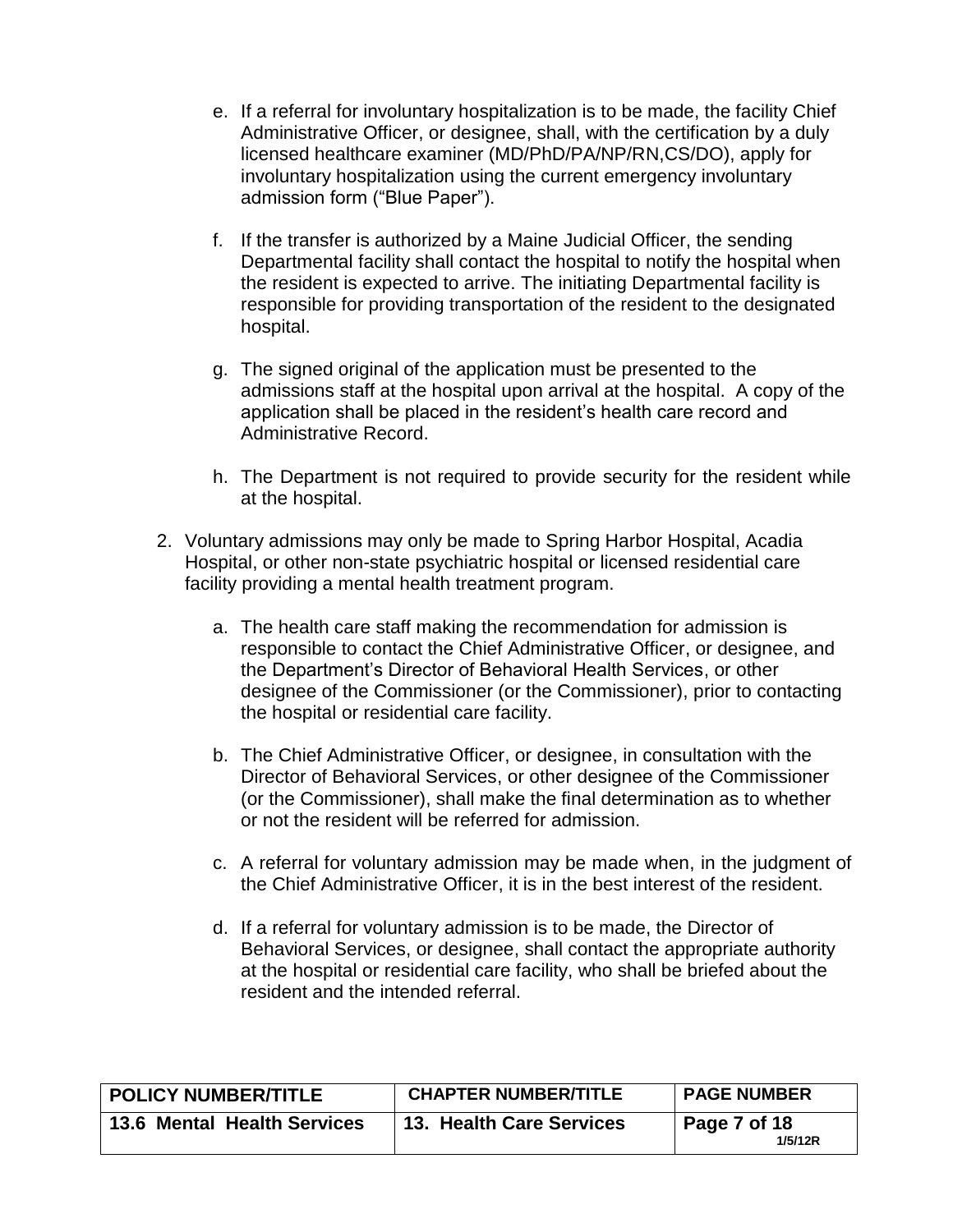- e. The Departmental facility shall contact and make arrangements with the hospital or the residential care facility for the voluntary admission of the resident.
- f. Documentation of the referral and the voluntary admission, including the resident's consent, shall be made in the mental health progress notes in the resident's health care record and Administrative Record.
- g. The Departmental facility initiating the voluntary admission is responsible for providing transportation for the resident to the hospital or residential care facility.
- h. The Department is not required to provide a security presence for the resident while at the hospital or residential care facility.

## **Procedure E: Continuity of Mental Health Care**

- 1. Mental health care staff, in conjunction with medical health care staff, shall assure continuity of mental health care for residents with identified mental health needs, from the time of admission, throughout the incarceration, and at the time of release, for all emergency and routine mental health care services.
- 2. Mental health services shall be provided in accordance with an individualized mental health treatment plan developed and revised as necessary by mental health care staff, in conjunction with the resident. The plan may include enrollment in the mental health chronic care clinic.
- 3. When services are discontinued or completed, or treatment is transferred to another facility, a Mental Health Services Treatment Discharge Summary form shall be completed by mental health staff. (See Attachment D, Mental Health Services Treatment Discharge Summary form)
- 4. The psychiatric social worker, in conjunction with the unit treatment team, is responsible for developing a community reintegration or discharge plan to ensure continuity of mental health care in the community upon release.
- 5. The Department of Health and Human Services shall be included in the release planning process for residents when appropriate.
- 6. All mental health documentation, including the treatment plan and progress notes, shall be filed in the resident's health care record.

## **Procedure F: Chronic Care Clinic-Mental Health**

| <b>POLICY NUMBER/TITLE</b>         | <b>CHAPTER NUMBER/TITLE</b> | <b>PAGE NUMBER</b>      |
|------------------------------------|-----------------------------|-------------------------|
| <b>13.6 Mental Health Services</b> | 13. Health Care Services    | Page 8 of 18<br>1/5/12R |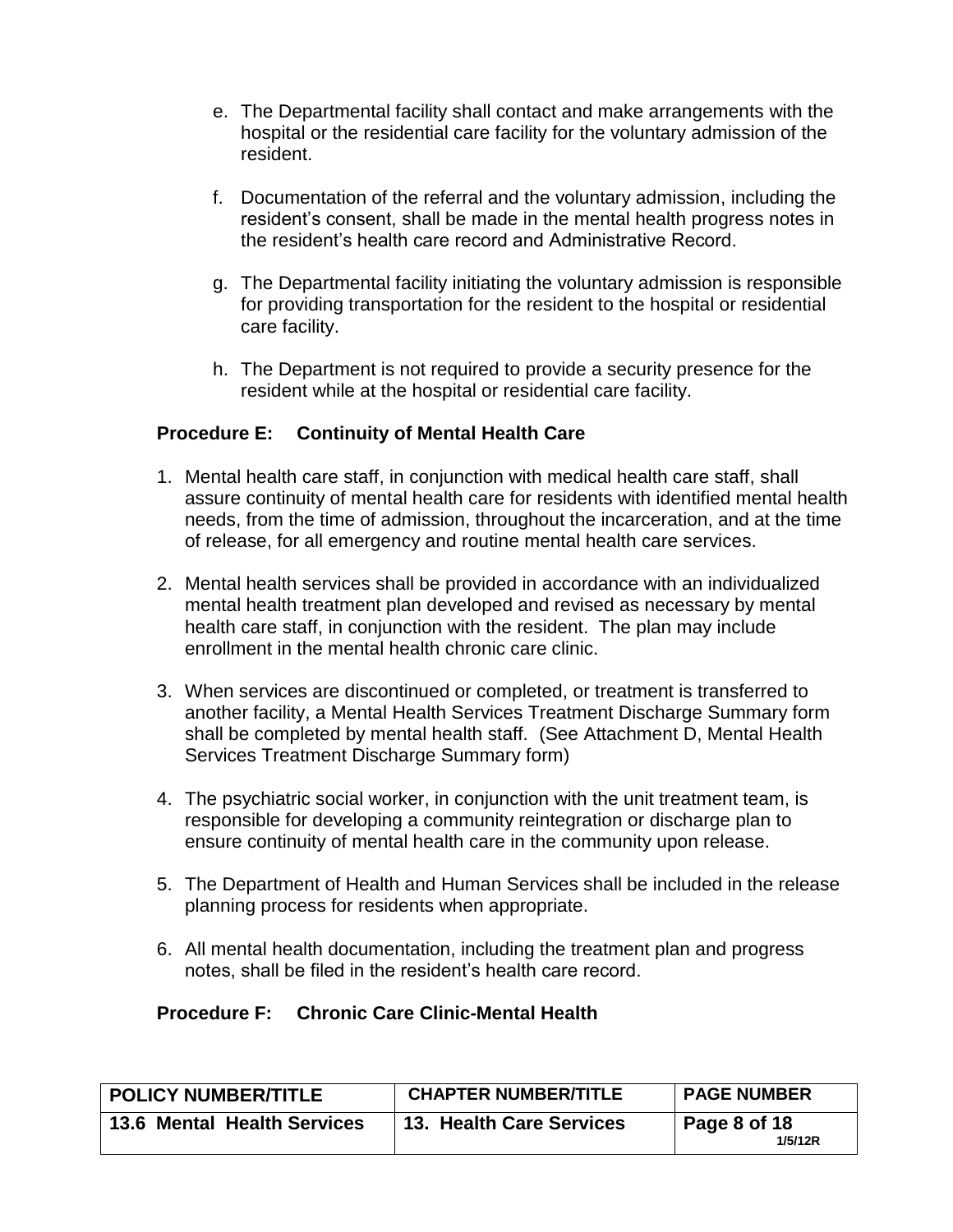1. Chronic care clinics for residents with major mental illness shall be provided in accordance with Policy 13.5, Procedure J.

### **Procedure G: Special Needs**

1. Special needs for residents with serious mental illness shall be provided in accordance with Policy 13.5, Procedure K.

#### **Procedure H: Observation Status**

1. A resident on observation status shall be evaluated by medical staff within twenty-four (24) hours of placement. If a resident is identified as being at possible risk for suicide or other serious self-injurious behavior, Department Policy 10.2, Suicide Prevention Procedures, Procedure B, shall be followed.

#### **Procedure I: Mental Health Therapeutic Restraints**

- 1. Therapeutic restraints authorized for a mental health reason may be used only when the safety or health of the resident or others cannot be protected by less restrictive alternatives. The following provisions shall be adhered to any time therapeutic restraints are used in resident care:
	- a. Therapeutic restraints may not be used for punishment;
	- b. Therapeutic restraints may not be used to force unwanted treatment on a competent resident who has attained the age of 18;
	- c. Therapeutic restraints may be ordered only by a psychiatrist, physician, physician assistant, nurse practitioner, psychologist, licensed clinical social worker, or licensed clinical professional counselor. The documentation shall include the order, the mental health reason for the order, the justification for using restraints, the justification for the type of restraints ordered, and the length of time restraints are to be applied.
	- d. The order shall be obtained by mental health care staff prior to the initiation of the use of therapeutic restraints. In an emergency situation, to protect the health or safety of the resident or others, security staff may restrain the resident until the order for therapeutic restraints is obtained. In an emergency situation, security staff shall contact mental health care staff for authorization immediately after restraining the resident.
	- e. A therapeutic restraints order shall be documented by the health care staff in the health care record.

| <b>POLICY NUMBER/TITLE</b>         | <b>CHAPTER NUMBER/TITLE</b> | <b>PAGE NUMBER</b>      |
|------------------------------------|-----------------------------|-------------------------|
| <b>13.6 Mental Health Services</b> | 13. Health Care Services    | Page 9 of 18<br>1/5/12R |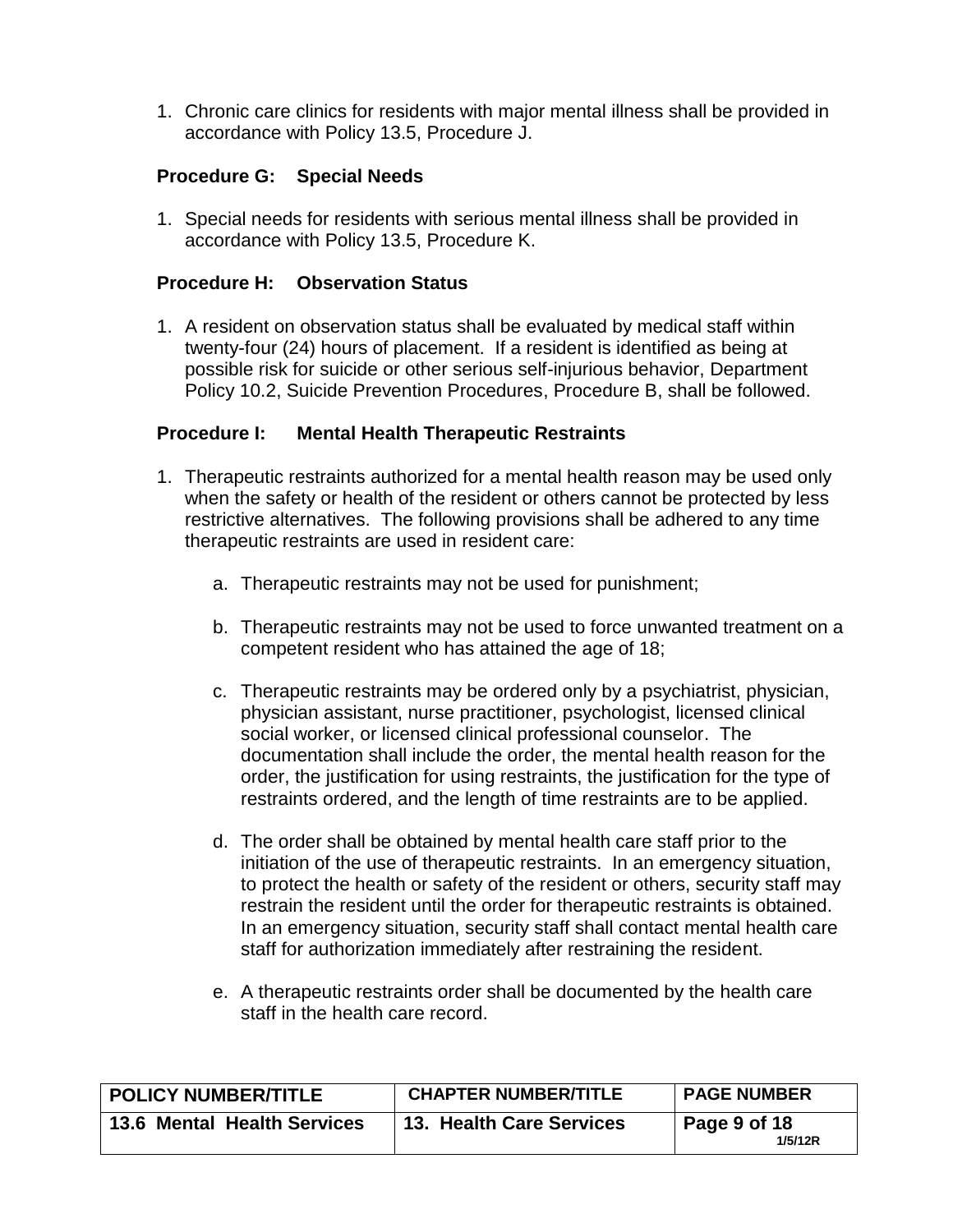- f. Mental health care staff shall immediately inform the Juvenile Program Manager, or if unavailable, the Juvenile Facility Operations Supervisor when therapeutic restraints have been ordered.
- g. The application of the therapeutic restraints shall be done by security staff. Only the amount of force reasonably necessary may be used in the application of therapeutic restraints.
- h. The least restrictive restraints possible shall be used. Only restraints that would be appropriate for use in hospitals shall be used for therapeutic restraints. These include, but are not limited to, fleece-lined leather, rubber, or canvas hand and leg restraints, and 2-point and 4-point ambulatory restraints. Metal or hard plastic devices, such as handcuffs and leg shackles, shall not be used as therapeutic restraints, except in an emergency situation.
- i. A resident may be restrained in an infirmary bed, stretcher, wheelchair, or regular chair. A resident may not be restrained in an unnatural position.
- j. A resident placed in therapeutic restraints shall be observed by health care staff or security staff at least every fifteen (15) minutes and these observations shall be documented on the Therapeutic Restraint Sheet. (See Attachment E, Therapeutic Restraint Sheet)
- k. Whenever therapeutic restraints are authorized, medical staff shall assess the resident as soon as possible and at least every two (2) hours thereafter, and the following shall be checked:
	- 1. Circulation, movement, and sensation in extremities,
	- 2. Respiratory status,
	- 3. Mental status,
	- 4. Vital signs,
	- 5. That food, water, and use of the toilet has been offered as appropriate, and
	- 6. That the resident has been offered the opportunity to have each limb removed from restraints for the purpose of exercise every two (2) hours as appropriate.

During the resident's hours of sleep, health care staff may make the determination not to awaken the resident to complete the assessment.

| <b>POLICY NUMBER/TITLE</b>         | <b>CHAPTER NUMBER/TITLE</b>     | <b>PAGE NUMBER</b>                      |
|------------------------------------|---------------------------------|-----------------------------------------|
| <b>13.6 Mental Health Services</b> | <b>13. Health Care Services</b> | $\overline{ }$ Page 10 of 18<br>1/5/12R |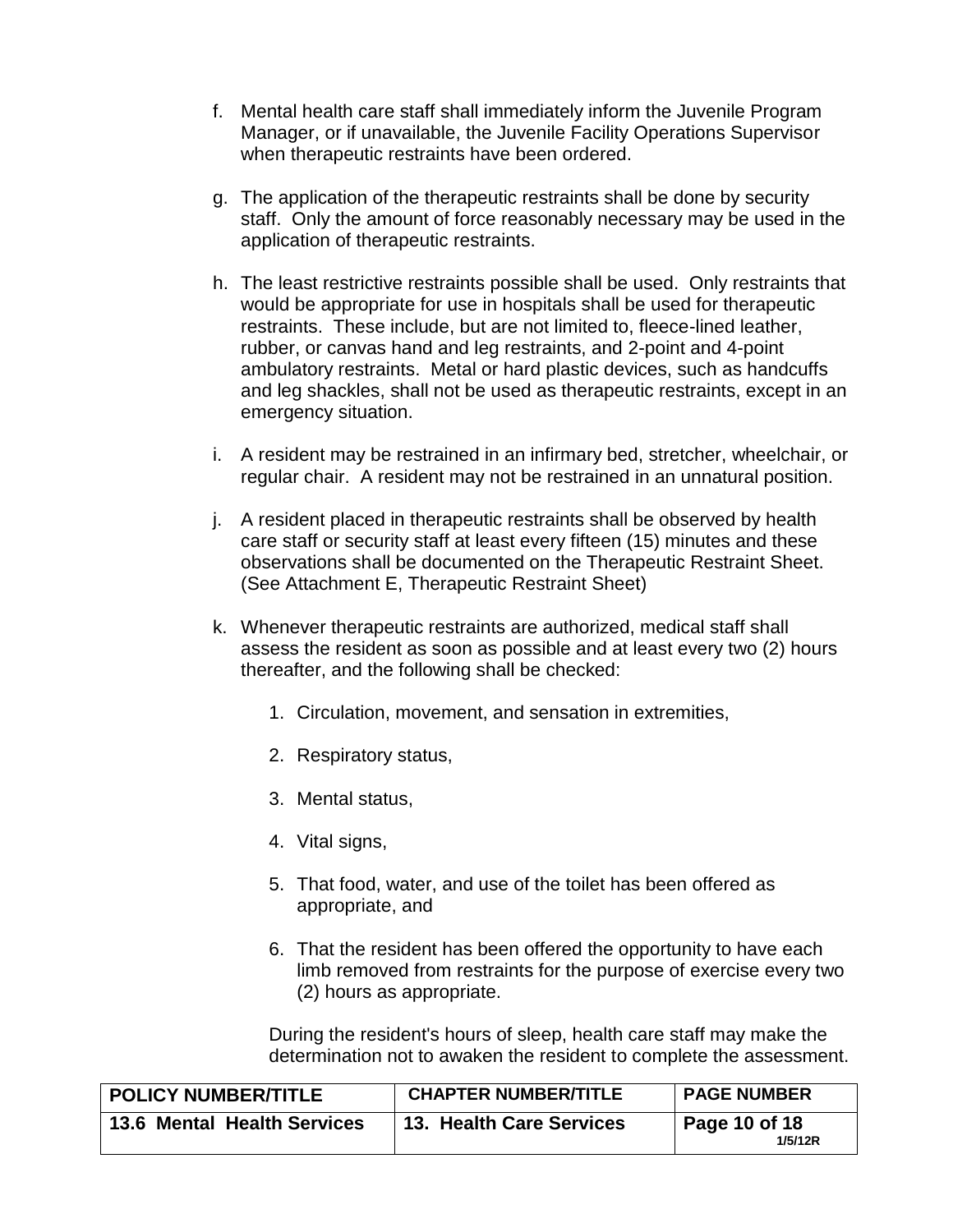The results of the assessment shall be documented in the resident's health care record, including any reason for security staff not offering food, water, use of the toilet, or exercise of restrained limbs.

- l. Less restrictive treatment plan alternatives shall be developed and implemented as soon as possible.
- m. A psychiatrist, physician, physician assistant, nurse practitioner, psychologist, licensed clinical social worker, or licensed clinical professional counselor shall personally examine the resident within twenty-four (24) hours of the initial use of therapeutic restraints, if the use has not been discontinued in the meantime.
- n. The need for continued therapeutic restraints of the resident shall be reevaluated at least every four (4) hours by health care staff. If the health care staff believes that the use of therapeutic restraints is no longer necessary, the staff shall contact the psychiatrist, physician, physician assistant, nurse practitioner, psychologist, licensed clinical social worker, or licensed clinical professional counselor for an order to discontinue the use of the restraints.
- o. In all cases in which therapeutic restraints are used and bodily injury or compromise to health is apparent or the resident complains of bodily injury or compromise to health related to the use of the restraints, the security staff shall consult with appropriate health care staff immediately, unless safety or security considerations cause a delay.
- p. A new order, including the reason for the continuation, must be written for every twelve (12) hour continuation in the use of therapeutic restraints;
- q. Health care staff shall immediately inform the Juvenile Program Manager, or if unavailable, the Juvenile Facility Operations Supervisor when the discontinuation of therapeutic restraints has been ordered.
- r. The removal of the therapeutic restraints shall be done by security staff. Only the amount of force reasonably necessary may be used in the removal of therapeutic restraints.
- s. The Chief Administrative Officer, or designee, shall be notified by health care staff of any order for the use of therapeutic restraints and of any order to discontinue the use of the restraints.
- t. An after-incident review shall take place following the use of therapeutic restraints.

| <b>POLICY NUMBER/TITLE</b>  | <b>CHAPTER NUMBER/TITLE</b> | <b>PAGE NUMBER</b>       |
|-----------------------------|-----------------------------|--------------------------|
| 13.6 Mental Health Services | 13. Health Care Services    | Page 11 of 18<br>1/5/12R |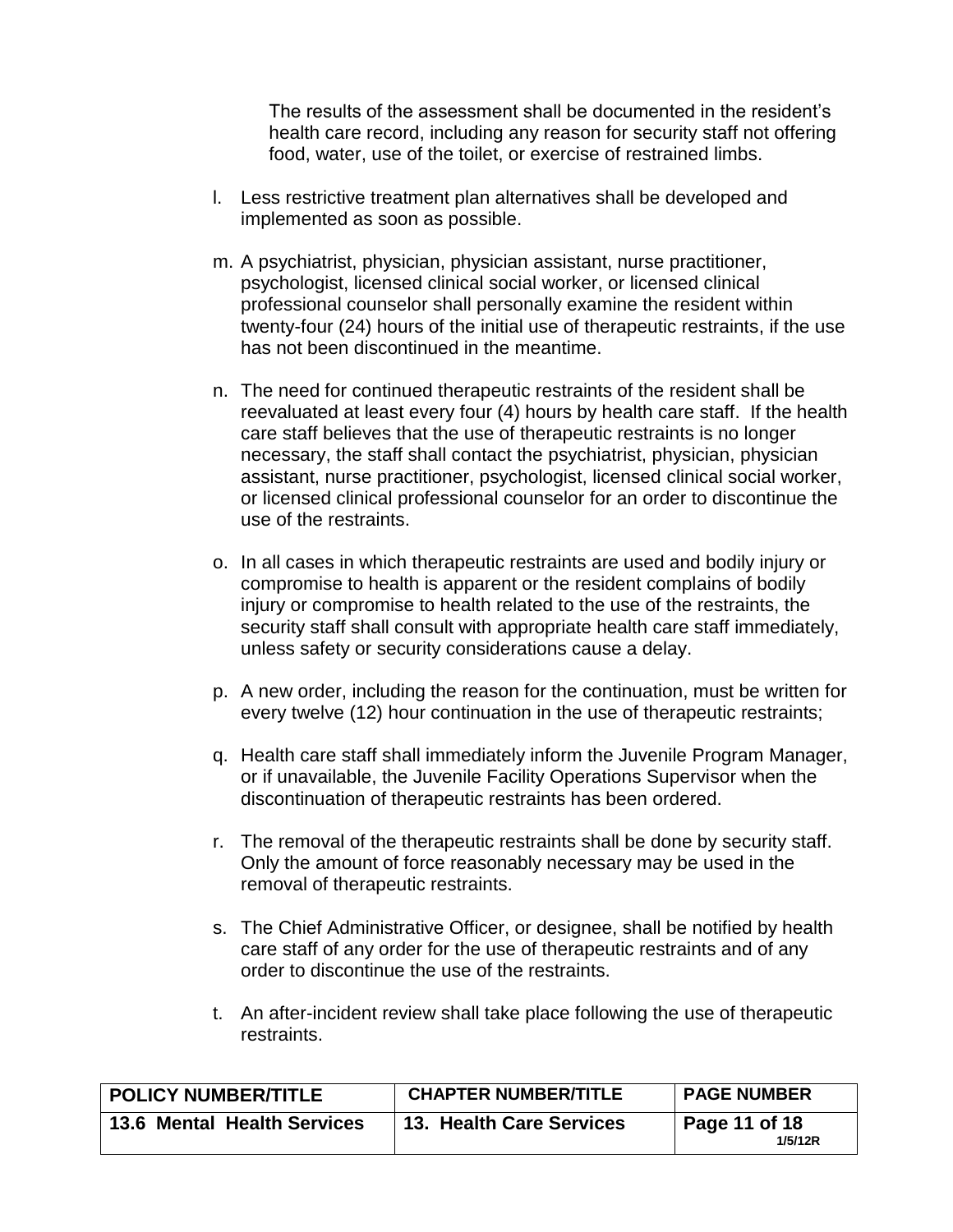- 2. If the purpose of the restraints is to provide treatment to a resident who has attained the age of 18 who is refusing the treatment, and who has a legal guardian, the following shall apply:
	- a. An attempt shall be made to contact the resident's guardian for specific consent to provide the treatment. The attempt and the result of that attempt shall be documented. If the resident's guardian cannot be contacted and it appears that contact cannot be made in a reasonable period of time, the Chief Administrative Officer, or designee, shall contact Adult Protective Services (Department of Health and Human Services) in an effort to obtain emergency guardian.
	- b. The resident shall be counseled in an effort to persuade the resident to accept the treatment.
	- c. If the resident continues to refuse the treatment, and the guardian has consented to the treatment, health care and security staff shall develop a plan for providing the treatment using only the degree of physical force necessary.
- 3. If the purpose of the restraints is to provide treatment to a resident who has not attained the age of 18 and who is refusing treatment, consent for the treatment shall be obtained from the Chief Administrative Officer, or Deputy Chief Administrative Officer.
- 4. If the purpose of the restraints is to provide treatment to a resident who has not attained the age of 18, who is refusing treatment, and who does not have a guardian and the resident is determined incompetent by mental health care staff, the Chief Administrative Officer, or designee shall contact Adult Protective Services (Department of Health and Human Services) in an effort to obtain an emergency guardian.
- 5. In an emergency in which a resident who has attained the age of 18 is unable to consent to or refuse treatment (is unconscious, unable to communicate, or disoriented) and where it is necessary to provide treatment before consent can be obtained, necessary treatment shall be provided, using only the degree of physical force necessary.
- 6. If psychotropic medication is to be administered to a resident who is refusing the medication, in addition to the required documentation relating to any use of therapeutic restraints, and in addition to obtaining the consent of the resident's guardian if the resident has attained the age of 18, the psychiatrist, physician, physician assistant or nurse practitioner shall specify the medical reason for the medication administration, including why less restrictive treatment alternatives are not being used, when, where and how the medication is to be administered,

| <b>POLICY NUMBER/TITLE</b>         | <b>CHAPTER NUMBER/TITLE</b>     | <b>PAGE NUMBER</b>       |
|------------------------------------|---------------------------------|--------------------------|
| <b>13.6 Mental Health Services</b> | <b>13. Health Care Services</b> | Page 12 of 18<br>1/5/12R |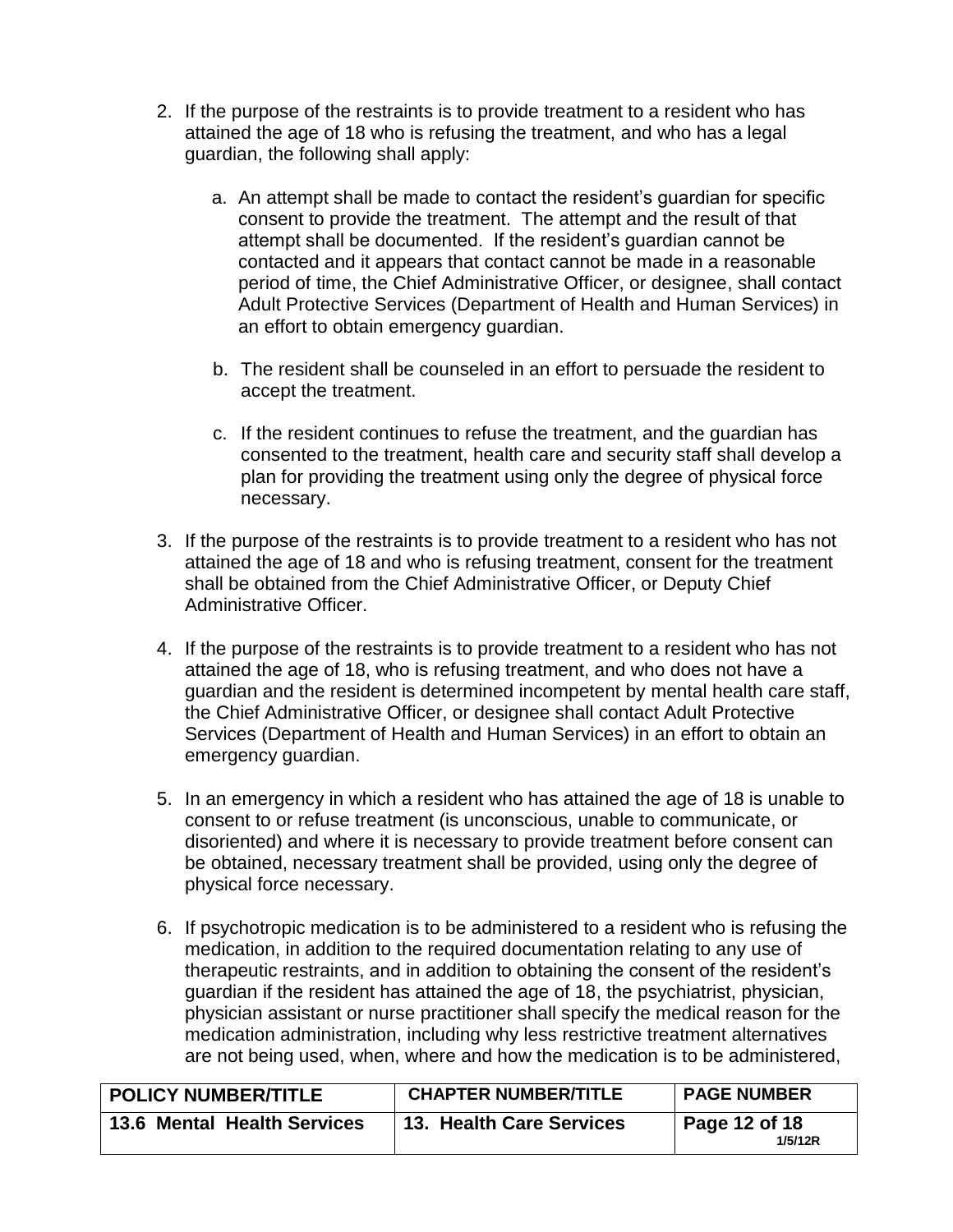and the expected duration of the therapy, to include a plan for the use of less restrictive treatment alternatives as soon as possible. The resident shall be monitored for adverse reactions and/or side effects.

### **Procedure J: Mental Health Therapeutic Seclusion**

- 1. Therapeutic seclusion authorized for a mental health reason may be used only when the safety or health of the resident or others cannot be protected by less restrictive means. The following provisions shall be adhered to any time therapeutic seclusion is used in resident care:
	- a. Therapeutic seclusion may not be used for punishment;
	- b. If therapeutic seclusion is used, it shall be used only for the period of time necessary;
	- c. Therapeutic seclusion may be ordered only by a psychiatrist, physician, physician assistant, nurse practitioner, psychologist, licensed clinical social worker, or licensed clinical professional counselor. The documentation shall include the order, the mental health reason for the order, and the justification for using seclusion;
	- d. The order shall be obtained by mental health care staff prior to the initiation of the use of therapeutic seclusion. In an emergency situation, to protect the health or safety of the resident or others, staff may isolate the resident until the order for therapeutic seclusion is obtained.
	- e. A therapeutic seclusion order shall be documented by the health care staff in the health care record.
	- f. Health care staff shall immediately inform the Juvenile Program Manager, or if unavailable, the Juvenile Facility Operations Supervisor when therapeutic seclusion has been ordered.
	- g. The movement of the resident to therapeutic seclusion shall be done by appropriate staff.
	- h. Log book entries shall include the name and title of the psychiatrist, physician, physician assistant, nurse practitioner, psychologist, licensed clinical social worker, or licensed clinical professional counselor authorizing seclusion, names and titles of all persons visiting the resident, records of time checks, the name of the health care staff authorizing release from seclusion and the time of release from seclusion.

| <b>POLICY NUMBER/TITLE</b>         | <b>CHAPTER NUMBER/TITLE</b> | <b>PAGE NUMBER</b>       |
|------------------------------------|-----------------------------|--------------------------|
| <b>13.6 Mental Health Services</b> | 13. Health Care Services    | Page 13 of 18<br>1/5/12R |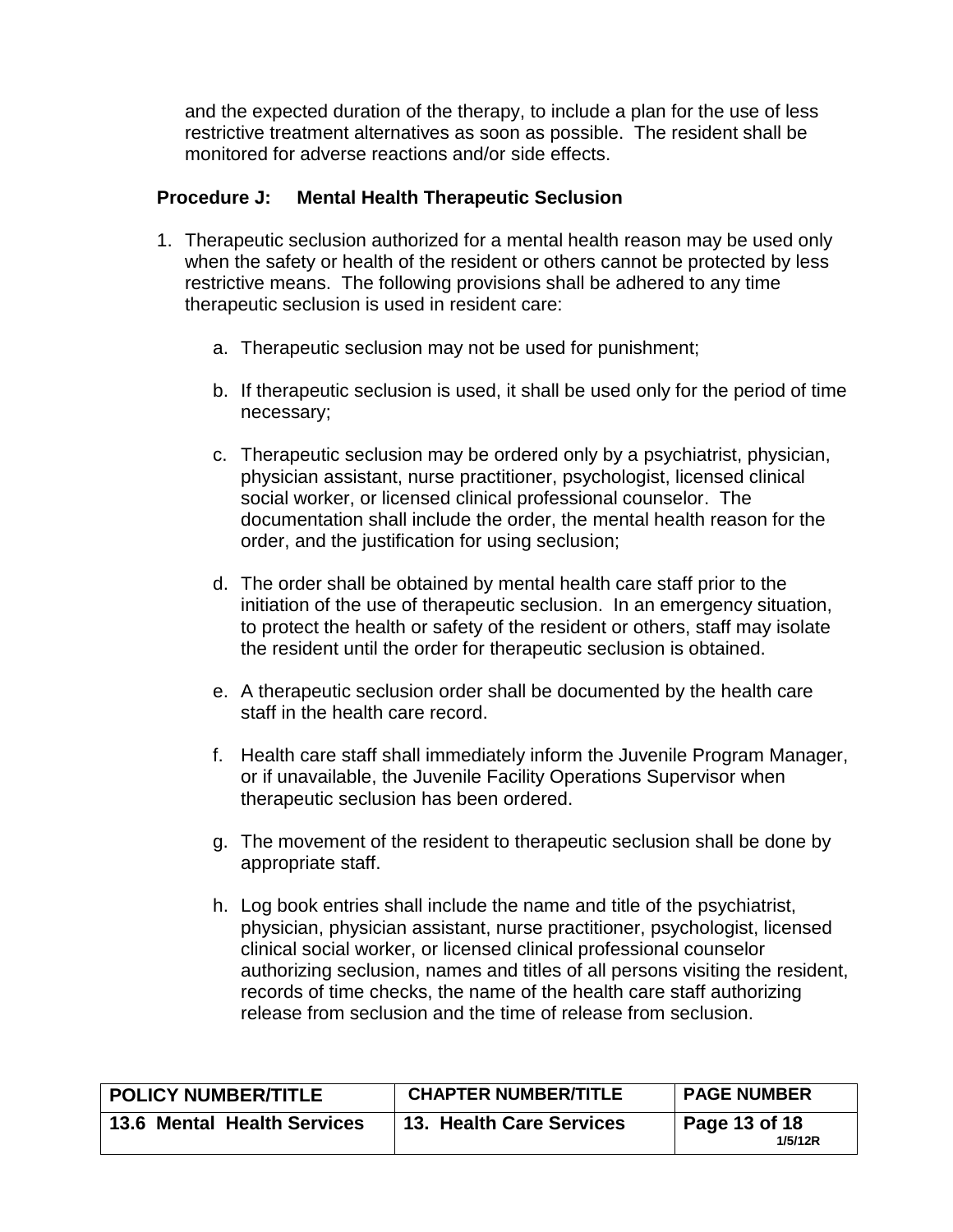- i. A resident placed in therapeutic seclusion shall be observed by health care staff or security staff at least every fifteen (15) minutes and these observations shall be documented in the appropriate log book.
- j. A psychiatrist, physician, physician assistant, nurse practitioner, psychologist, licensed clinical social worker, or licensed clinical professional counselor shall personally examine the resident within twenty-four (24) hours of the initial use of therapeutic seclusion, if the use has not been discontinued in the meantime.
- k. The need for continued therapeutic seclusion of the resident shall be reevaluated at least every four (4) hours by health care staff. If the health care staff believes that the use of therapeutic seclusion is no longer necessary, the staff shall contact the psychiatrist, physician, physician assistant, nurse practitioner, psychologist, licensed clinical social worker, or licensed clinical professional counselor for an order to discontinue the use of the restraints.
- l. Staff having personal contact with the resident or entering the seclusion area shall follow all seclusion protocols as required by the facility Medical Director.
- m. Residents on therapeutic seclusion shall be visited at least once each day by health care staff, unless health care is needed more frequently, administrative staff, social services staff, and, if requested, religious staff.
- n. Health care staff shall immediately inform the Juvenile Program Manager, or, if unavailable, the Juvenile Facility Operations Supervisor when the discontinuation of mental health therapeutic seclusion has been ordered.
- o. The movement of the resident from therapeutic seclusion shall be done by appropriate staff.
- p. The Health Services Administrator, or designee, and the Chief Administrative Officer, or designee, shall be notified by mental health care staff as soon as possible of any order for the use of mental health therapeutic seclusion and of any order to discontinue the use of the seclusion.

#### **Procedure K: Clinic Space, Equipment and Supplies**

1. The Chief Administrative Officer of each facility shall assure that there is sufficient and suitable space, equipment and supplies to provide on-site mental health services designated for that facility, to include:

| <b>POLICY NUMBER/TITLE</b>  | <b>CHAPTER NUMBER/TITLE</b> | <b>PAGE NUMBER</b>       |
|-----------------------------|-----------------------------|--------------------------|
| 13.6 Mental Health Services | 13. Health Care Services    | Page 14 of 18<br>1/5/12R |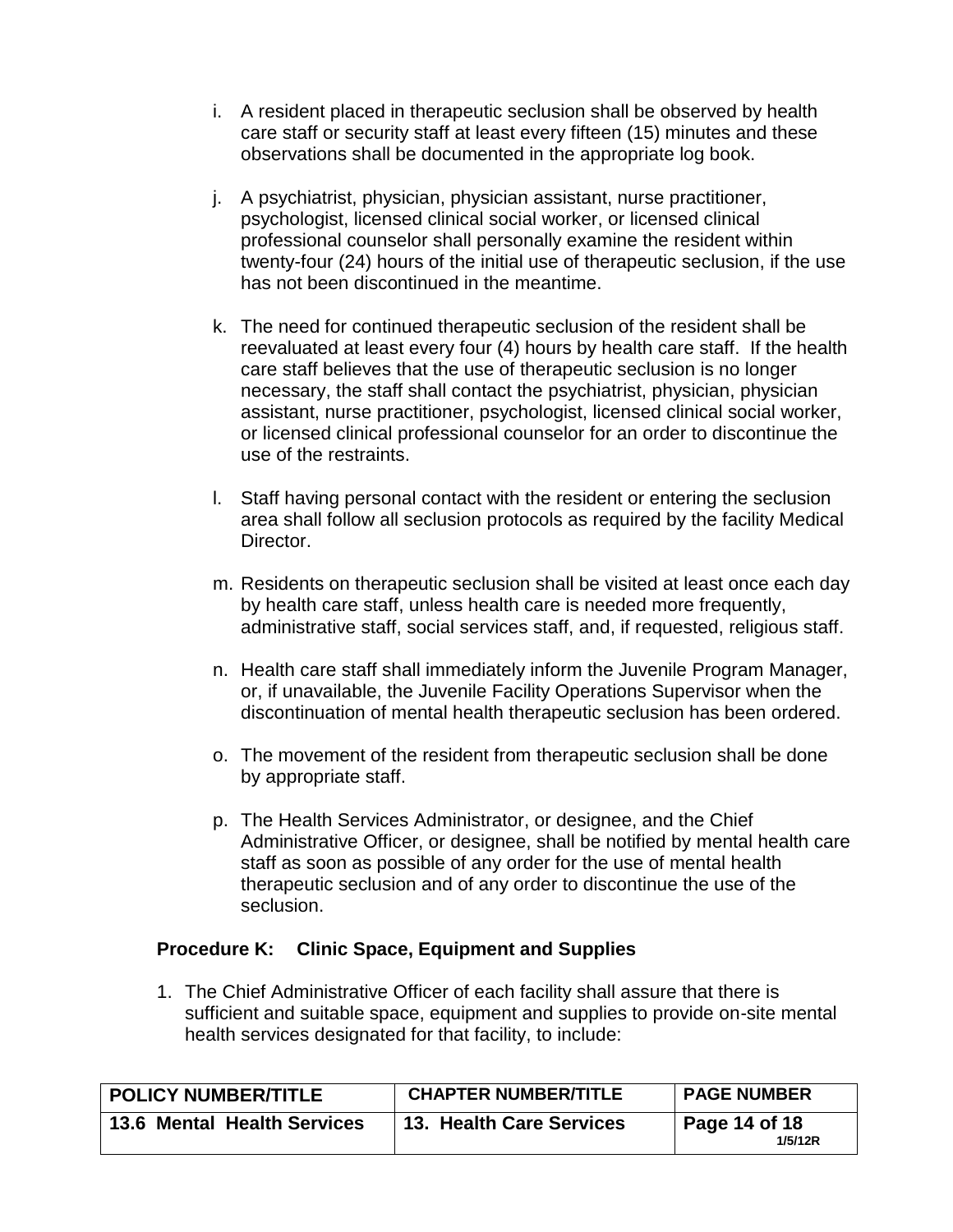- a. The availability of testing materials and other mental health treatment resources.
- b. Adequate office space with file cabinets, secure storage for health care records, computers and writing desks.
- c. Private interview space for both individual assessment and group treatment, desk(s), chairs, and lockable file space when mental health services are provided on-site.

## **Procedure L: Mental Health Records**

- 1. Mental Health Records shall follow the chronological format for resident health care records as described in Policy 13.9, Procedure A, and shall be placed in the Mental Health Records section of the Health Care Record.
- 2. Mental health problems shall be listed on the Problem List of the Health Care Record.
- 3. Each entry into a resident's health care record shall be written so that it is legible and includes the writer's signature, title, date and time of entry. All entries shall be made in black ink.
- 4. The chronology for the entry of data and information into each section of resident health care records shall be with the most recent activity or data on top, with the following exceptions, physician's authorizations and all progress notes. These two exceptions shall follow a book format with the most recent entries occurring on the last page in the first available line or space.
- 5. All clinical encounters and findings shall be recorded in the resident's health care record.

## **Procedure M: Mental Health Research**

- 1. Disclosure of mental health information for purposes of research must comply with all legal requirements, including the requirement for authorization by the Commissioner, or designee.
- 2. The Department of Corrections does not permit experimental mental health treatment or other experiments on its residents.

## **Procedure N: Mental Health Confidentiality and Limits**

| <b>POLICY NUMBER/TITLE</b>         | <b>CHAPTER NUMBER/TITLE</b> | <b>PAGE NUMBER</b>       |
|------------------------------------|-----------------------------|--------------------------|
| <b>13.6 Mental Health Services</b> | 13. Health Care Services    | Page 15 of 18<br>1/5/12R |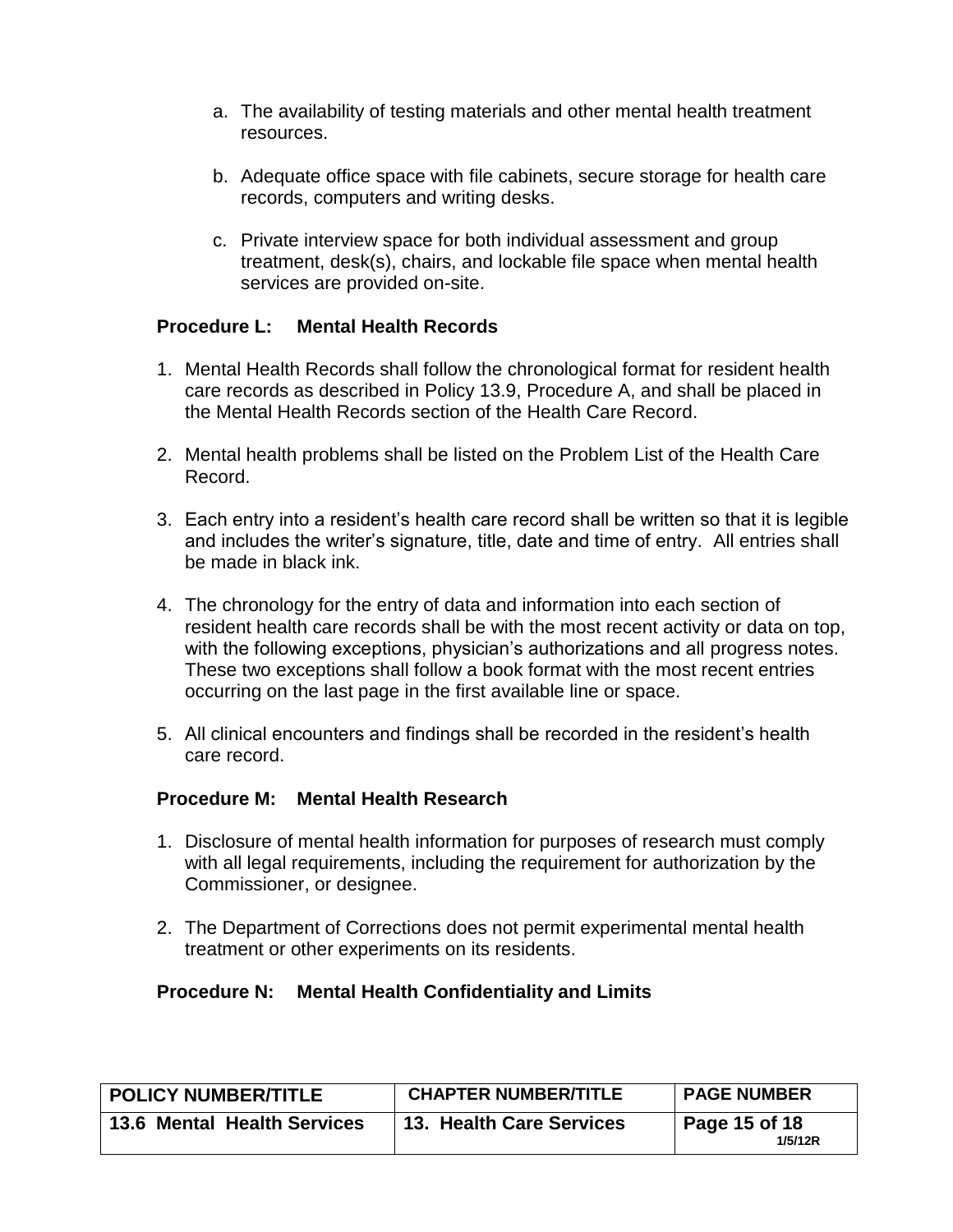1. During the initial mental health intake, the limitations of confidentiality of information disclosed by the resident to mental health staff shall be reviewed with the resident. (See Attachment F).

#### **VII. PROFESSIONAL STANDARDS**

**ACA:**

- **4-JCF-4C-45 (MANDATORY) Involuntary administration of psychotropic medication(s) to juveniles complies with applicable laws and regulations of the jurisdiction. When administered, the process shall include:**
	- **1. Authorized administration by a physician for a specific duration**
	- **2. Less-restrictive-intervention options have been exercised without success, as determined by the physician or psychiatrist**
	- **3. Specific details about why, when, where, and how the medication is to be administered**
	- **4. Monitoring for adverse reactions and side effects**
	- **5. Less-restrictive-treatment plan alternatives are prepared as soon as possible**
- **4-JCF-4D-01 There is a mental-health program approved by the designated mental health authority in compliance with local, state, and federal law that provides for all activities carried out by qualified mental-health-care professionals and includes the following minimum services:**
	- **a. Detection, diagnosis, and treatment of mental illness**
	- **b. Crisis intervention and the management of acute psychiatric episodes**
	- **c. Stabilization of the mentally ill and the prevention of psychiatric deterioration**
	- **d. Pharmacotherapy, when necessary**
	- **e. Referral to an appropriate, licensed mental-health facility when treatment needs exceed the treatment capability of the facility or agency**
	- **f. Obtaining and documenting informed consent**
- **4-JCF-4D-02 (MANDATORY) All juveniles (both intersystem and intrasystem) receive an initial mental-health screening at the time of admission to the facility by a qualified mental-health-care professional or mental-health-care trained personnel. The mental health care screening includes but is not limited to the following:**

**Inquiry into:**

- **1. History of self-injurious and/or suicidal behavior**
- **2. History of inpatient and outpatient psychiatric treatment**
- **3. History of alcohol and other drug use**
- **4. History of treatment for alcohol and other drug use**
- **5. Current suicidal ideation**
- **6. Current mental health complaint**
- **7. Current treatment for mental health problems**
- **8. Current prescribed psychotropic medication**
- **Observation of:**
	- **9. General appearance and behavior**

| POLICY NUMBER/TITLE         | <b>CHAPTER NUMBER/TITLE</b> | <b>PAGE NUMBER</b>       |
|-----------------------------|-----------------------------|--------------------------|
| 13.6 Mental Health Services | 13. Health Care Services    | Page 16 of 18<br>1/5/12R |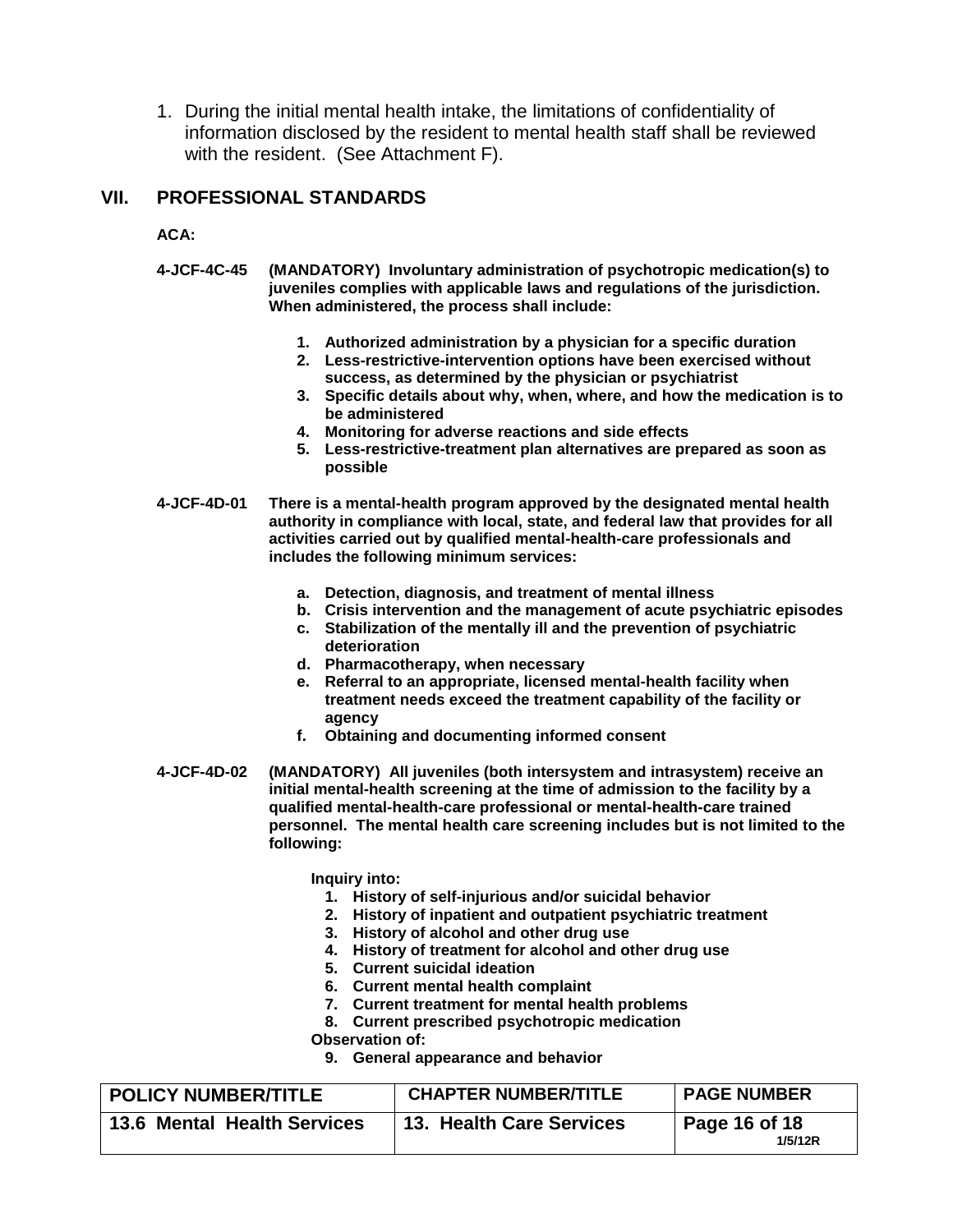- **10. Evidence of abuse or trauma**
- **11. Current symptoms of psychosis, depression, anxiety, and/or aggression**

**Disposition of the juvenile:**

- **12. Cleared for general population**
- **13. Cleared for general population with appropriate referral to mentalhealth-care service**
- **14. Referral to appropriate mental-health-care service for emergency intervention**
- **4-JCF-4D-03 All juveniles, excluding intrasystem transfers, will undergo a mental health appraisal by a qualified mental-health-care professional within 14 days of admission to a facility. If there is documented evidence of a mental health appraisal within the previous 90 days, a new mental health appraisal is not required, except as determined by the designated mental health authority. Mental-health appraisals include but are not limited to the following:**
	- **1. Review of available records of inpatient-and-outpatient mentalhealth, and alcohol and other drug treatment;**
	- **2. Inquiry into prior mental health and alcohol and other drug treatment;**
	- **3. Inquiry into history of emotional, physical, and sexual abuse;**
	- **4. Inquiry into educational history;**
	- **5. Assessment of current mental status**
	- **6. Assessment of current suicidal and self-injury potential**
	- **7. Assessment of violence potential**
	- **8. Assessment of alcohol and other drug abuse and/or addiction**
	- **9. Use of additional assessment tools or referral for a mental health evaluation, as indicated based on need as determined by the mental health authority or provider**
	- **10. Referral for treatment, as indicated**
	- **11. Recommendations concerning housing and program participation**
- **4-JCF-4D-04 Juveniles referred for a mental-health evaluation and/or mental health treatment will receive a comprehensive evaluation by a qualified mentalhealth-professional. The evaluation is to be completed within 30 days of the referral request date and includes at least the following:**
	- **1. Review of mental-health-screening and appraisal data**
	- **2. Review of the individual's mental health history**
	- **3. Direct observations of behavior**
	- **4. Collection and review of additional data from individual diagnostic interviews and tests, as appropriate, assessing personality, intellect, and/or coping abilities**
	- **5. Recommendations for treatment with appropriate referral to include transfer to a specialized unit or appropriate mental-health facility when psychiatric needs exceed the treatment capability of the facility or agency**
- **4-JCF-4D-05 A mental-health-treatment plan shall be developed for juveniles being treated on a ongoing basis by a qualified mental-health-care professional. The plan will be developed within 30 days of initiation of treatment and revised as needed. Treatment plans will include juvenile participation to the extent that is possible.**

| <b>POLICY NUMBER/TITLE</b>  | <b>CHAPTER NUMBER/TITLE</b> | <b>PAGE NUMBER</b>       |
|-----------------------------|-----------------------------|--------------------------|
| 13.6 Mental Health Services | 13. Health Care Services    | Page 17 of 18<br>1/5/12R |